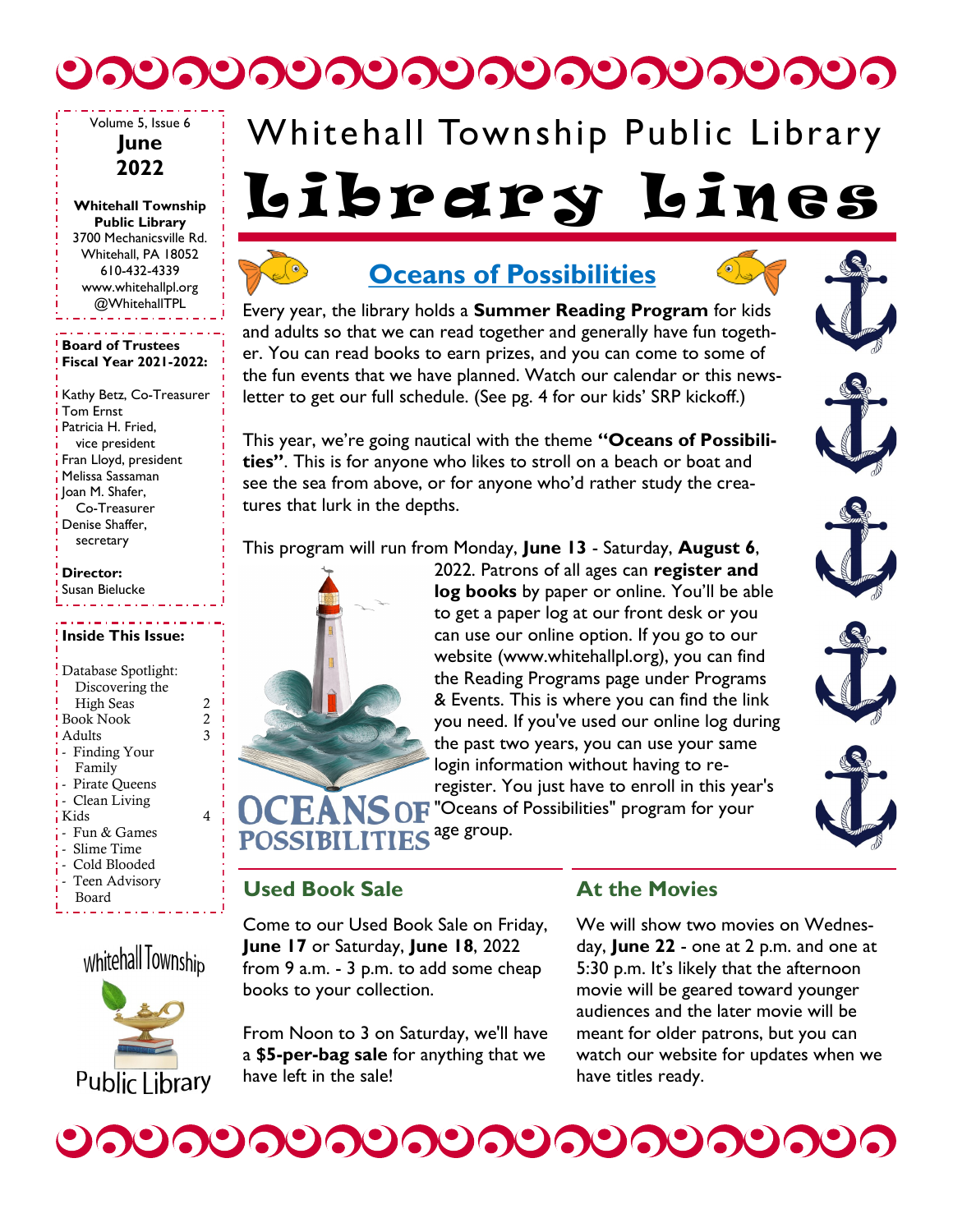# Page 2 **Librers** Lines Whitehall Township Public Library

#### **Explorer Quiz**

Can you match these explorers with their countries of origin? Be careful; two countries will be used twice! (Answers are below.)

#### *Explorers*

- 1. Ferdinand Magellan
- 2. Henry Hudson
- 3. Jacques Cartier
- 4. John Cabot
- 5. Leif Erikson
- 6. Sir Francis Drake
- 7. Vasco de Gama
- 8. Vasco Núñez de Balboa
- 9. Zheng He

#### *Countries*

- A. Brittany
- B. China
- C. England
- D. Iceland
- E. Italy
- F. Portugal
- G. Spain

Check out these voyages and more in our database AtoZ Maps Online (see right).

> $i$  I = E $i$  2=C $i$  3= $\forall$  $\frac{1}{2}$  +=E, 5=D, 6=C,  $\frac{1}{2}$   $\frac{1}{2}$   $\frac{1}{6}$   $\frac{1}{6}$   $\frac{1}{6}$   $\frac{1}{6}$   $\frac{1}{6}$   $\frac{1}{6}$   $\frac{1}{6}$   $\frac{1}{6}$   $\frac{1}{6}$   $\frac{1}{6}$   $\frac{1}{6}$   $\frac{1}{6}$   $\frac{1}{6}$   $\frac{1}{6}$   $\frac{1}{6}$   $\frac{1}{6}$   $\frac{1}{6}$   $\frac{1}{6}$   $\frac{1}{6}$   $\frac{1}{6}$

**Answers**

#### **Database Spotlight: Discovering the High Seas**

As you explore the "Oceans of Possibilities" in our Summer Reading Program, you can see what's happening in the ocean around you with our database **AtoZ Maps Online**. This is the world's largest database of royalty-free downloadable maps for academic use, and with it, you can see the world in all kinds of ways. You can look at climate maps of the current climate or recent earthquakes and so much more!

You can also check out antique **Regional Maps** or maps of old sailing routes in the **Discovery Maps** collection. Here you can trace out the voyages of Muhammad Ibn Battuta, Marco Polo, Captain James Cook and other famous adventurers.



You can find AtoZ Maps Online and other **databases** on our website (www.whitehallpl.org) under Research & Learn. To access them, you'll need an upto-date library card and PIN. Please see our front desk if you need either of those.

#### **Book Nook: Oceans of Possibilities**

Traditionally, library Summer Reading Programs (SRP) were designed for children, but somebody finally decided that adults would like to have fun and participate in these themed programs, too. This year's "Oceans of Possibilities" is one of the broadest themes because it is not strictly sea-related.

Many publishers save their "blockbuster" books for release in late May and June, knowing that most people vacation during the summer and have more

time to read. Over time, these releases came to be called "beach reads" because many of these books appealed to stay-at-home mothers who wanted more to do than just watch their kids playing at the beach. Nowadays, beach reads tend to have more female protagonists, and are usually quick to read.

Some of the new releases for this summer are by Susan Wiggs, Tamar Myers, Linda Castillo, Riler Sager, Joy Fielding, Carolyn Haines, and the very popular John Grisham, Nora Roberts, and Debbie Macomber, to name just a handful. Make sure to peruse our 14-day section behind the large display case across from the front doors to discover other authors.

If you want books with beach or ocean settings, try Elin Hilderbrand (Nantucket), Dorothea Benton Frank (South Carolina), Tim Dorsey (Florida), or Clive Cussler (NUMA File series), although there are many, many other authors who have a book or two set on an island, shore, or sea.

For those who prefer nonfiction, books about the oceans, fishes, and marine animals, start in Dewey 551, and ships are found in Dewey 623.

There will be themed programs to attend throughout the summer, so keep an eye on our special events calendar. Look for our SRP log starting June 13 so you can record what you read because there are prizes for all!

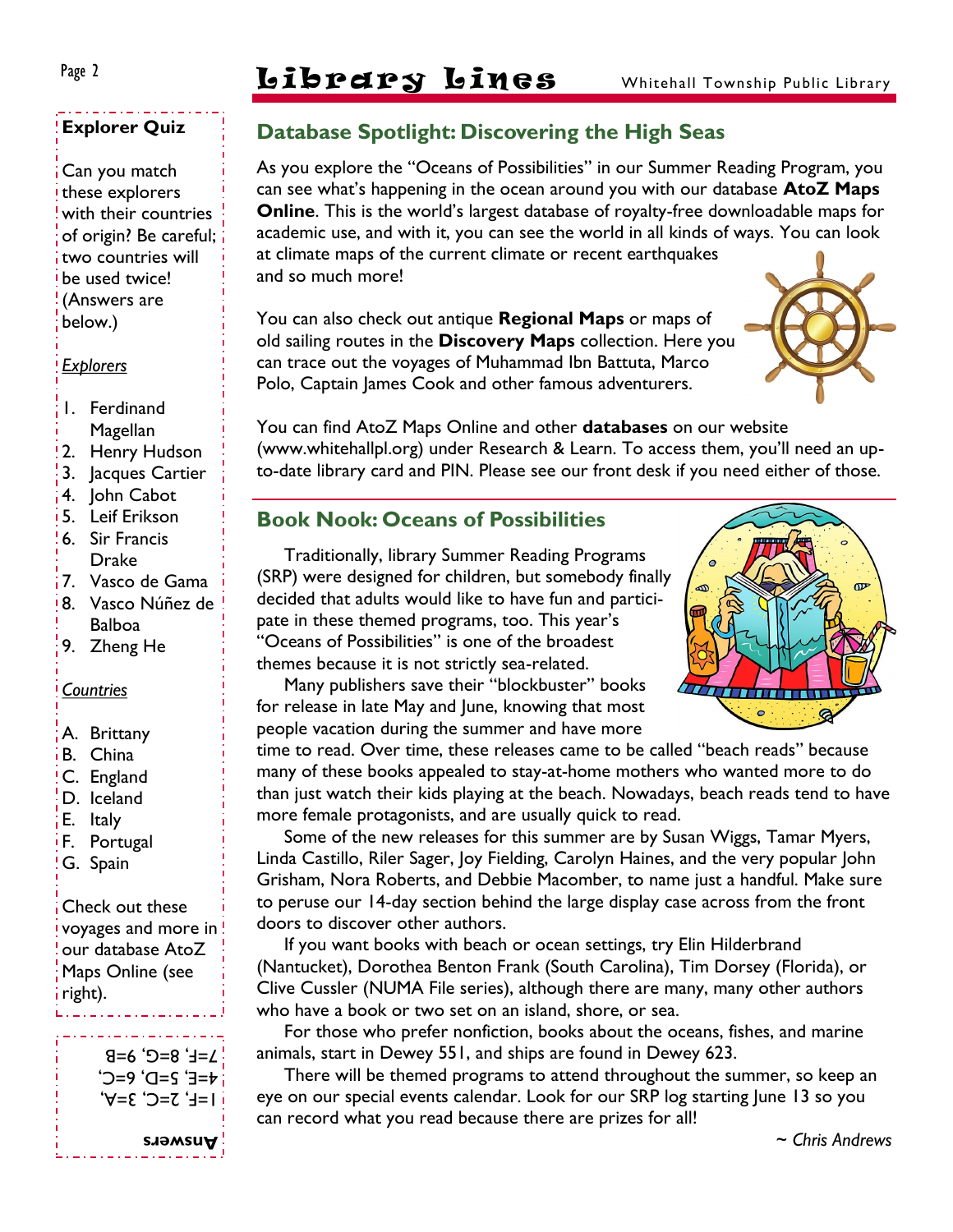# **LIbrary LINES** Whitehall Township Public Library Page 3



Summer fun isn't just for kids! Anyone aged 18 and up can be part of our Adult Summer Reading Program, and we even have some events geared for older audiences, too!



#### **Finding Your Family**

Join us for an introduction in family history research including strategies, resources, and tips to begin your family research. **Mary Ellen Heckman**, Dean of Library Services at Reading Area Community College and founding member of the Berks County Genealogical Society, will present **Genealogy 101** on Saturday, June 4 at 11 a.m.

**Registration is required.** You can either sign up online or register in person at our front desk.

#### **Pirate Queens**

Some joined due to necessity, others came seeking revenge, treasure, and fame. Uncover the stories behind some of history's most famous and lesser-known pirate queens who ruled the seas!

**Mariners' Museum and Park** is happy to present **Fierce & Feminine: Female Pirates That Roamed the Seven Seas**. This program will be held online through **Zoom** on Thursday, **June 23** at 6:30 p.m.

**Registration is required.** If you'd like to watch on Zoom on your own, you can contact Susan Bielucke at bielucke.s@whitehallpl.org for the link. Not sure how to Zoom? We will host the program on a screen in our community room for those who wish to attend in that capacity. If you want to come in person, you can register online now or sign up at our front desk.

#### **Clean Living**

Do you want to learn to make **cleaning and household products** from everyday items that do less harm to our planet? Come to **DIY Cleaner & Greener Living** on Thursday, **June 30** at 6:30 p.m. We'll talk about ways you can help your home and planet and start you off with a fun DIY project. All supplies are provided.

**Registration is required.** Online registration is available now, or you can sign up at our front desk.



# **Adults Regular Clubs**

We have a regular Adult Coloring Club and Adult Book Talks, both of which meet year-round.

Our **Adult Coloring Club**  meets on the first and third Thursday of every month from 11 a.m. - 1 p.m. (This month, it's June 2 & 16.)

**Adult Book Talks**  meet on the 1st Thursday only from 1 - 2 p.m. (This month, it's June 2.)

#### **Board of Trustees**

The library's Board of Trustees usually meets on the second Thursday of the month, but our next meeting was moved up a week to June 2 at 6:30 p.m.

Members of the public are welcome to attend, and you can find the most recent agenda and a collection of past meeting minutes on the Publications page on our website (whitehallpl.org) under News.